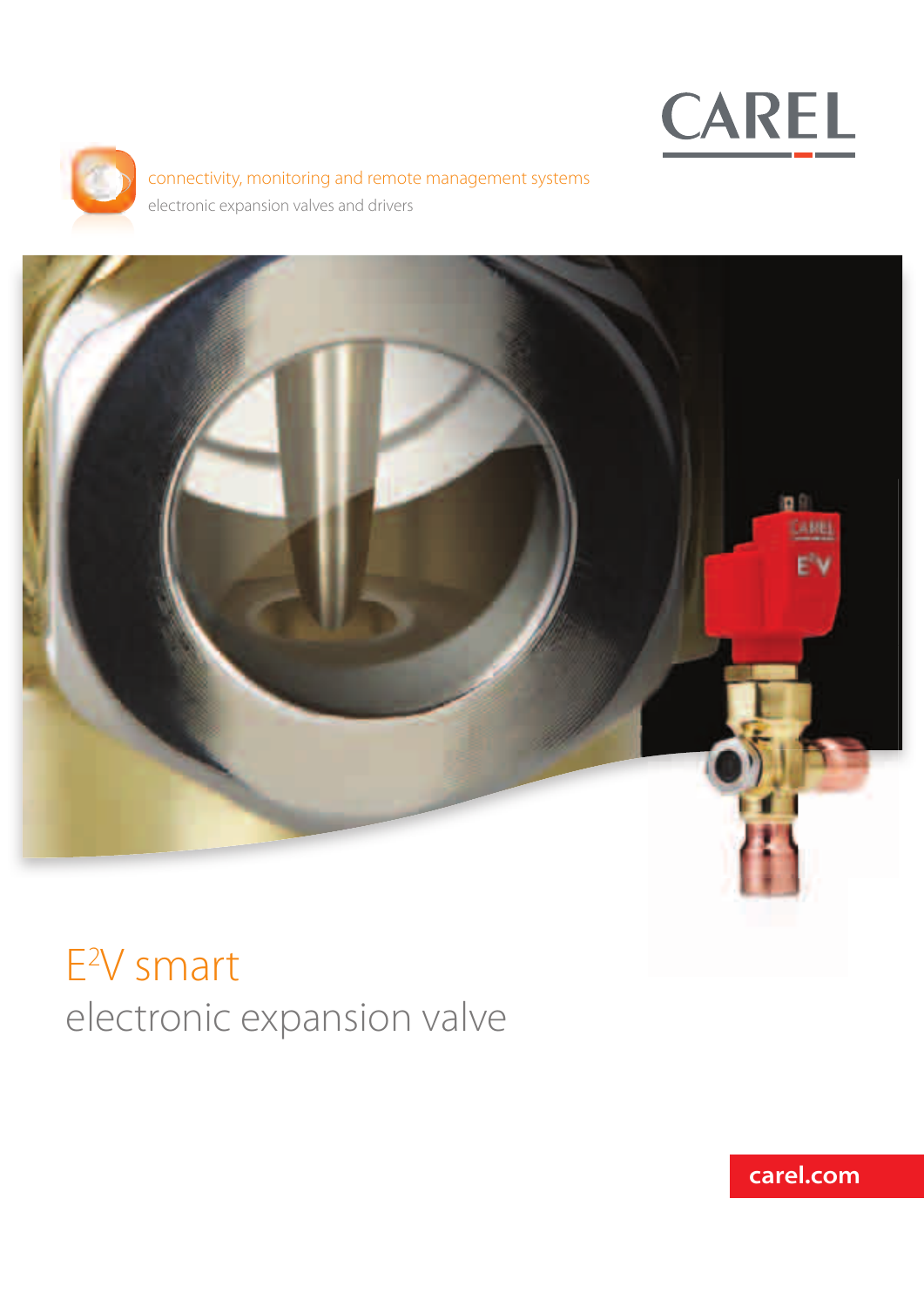## E2 V smart - high technology for even more flexible operation

The CAREL E<sup>2</sup>V-smart series electronic expansion valves combine the renowned reliability of the CAREL E<sup>2</sup>V with the versatility of a removable cartridge, covering a range of cooling capacities from 1 kW to 40 kW.

- efficient control of refrigeration and airconditioning units, over an extended range of applications;
- completely removable for extremely simple installation;
- high reliability and high quality materials;
- equipercentile profile: guarantees precise control even when operating at part load





Modulation of refrigerant flow guarantees a wide operating range, due to the combination of the fixed opening and the moving element with a travel of 15 mm driven by stepper motor. The E2 V-smart has been carefully designed down to the smallest detail, to guarantee high reliability, and ensures correct operation with fluid flow in both directions. This simplifies the refrigerant circuit for reverse-cycle operation and reduces installation costs. E2 V-smart is made from modular components that are assembled during installation; this solution simplifies maintenance and inspection of the individual components.

CAREL products such as the EVD EVO, MPXPRO and pCO<sup>5</sup> feature native support for valve control.



#### Easy installation and maintenance

The valve kinematic mechanism can be easily removed, simplifying welding by avoiding the risk of damage and allowing replacement if needed.



### Perfect seal on closing

In the closed position the valve provides perfect sealing to refrigerant flow, thanks to the Teflon gasket on the actuator and the calibrated spring that presses this against the edge of the opening.



#### High reliability and high quality materials

The valve kinematic mechanism is made entirely from high quality materials. The construction without reduction gears means the mechanism is reliable and long-lasting, guaranteeing extended product life.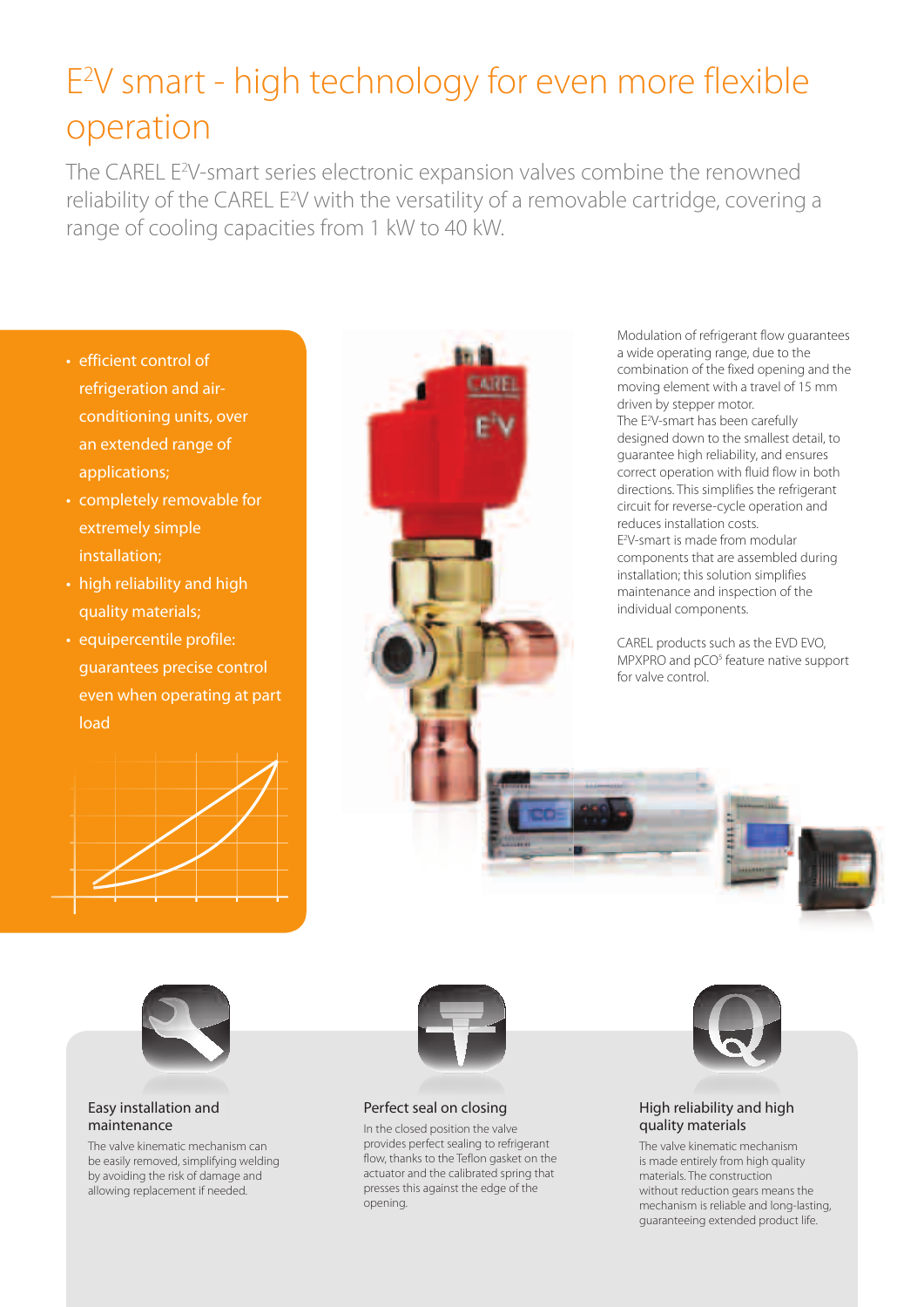## Components

#### Removable stator

Easy to install and no contact with the refrigerant.

#### Removable cartridge

Guarantees maximum flexibility in installation, thanks to the possibility to weld the valve body separately from the cartridge.

#### Teflon gasket

Guarantees perfect seal when valve closed

#### Built-in filter

Optional. Easy management of refrigerant filtering

## Add-on sight glass

Optional. Shows the movement of the valve and the quality of expansion



2

**HIIIIII** 

n

## Technical specifications

#### CAREL E2 V-smart technical specifications

| Compatibility                                                                           | R22, R134a, R404A, R407C, R410A, R744, R507A, R417A |  |  |  |
|-----------------------------------------------------------------------------------------|-----------------------------------------------------|--|--|--|
| Maximum operating pressure (MOP)                                                        | up to 45 bars (653 psi)                             |  |  |  |
| Maximum operating press. diff. (MOPD) 35 bars (508 psi)                                 |                                                     |  |  |  |
| <b>PFD</b>                                                                              | Group 2, article 3, par. 3                          |  |  |  |
| Refrigerant temperature                                                                 | -40T65 °C (-40T149 °F)                              |  |  |  |
| Room temperature                                                                        | -30T50 °C (-22T122 °F)                              |  |  |  |
| Contact CAREL INDUSTRIES for different operating conditions or alternative refrigerants |                                                     |  |  |  |

#### CAREL E2 V-smart stator

| Phase current            | 450 mA                                     |
|--------------------------|--------------------------------------------|
| Control frequency        | 50 Hz (up to 150 Hz for emergency closing) |
| Phase resistance (25 °C) | 36 Ohm ±100%                               |
| Index of protection      | IP65 with E2VCON****, IP67 with E2VCAB***  |
| Step angle               | $15^\circ$                                 |
| Linear progress/step     | 0.03 mm (0.0012 inch)                      |
| Connections              | 4 wires (AWG 18/22)                        |
| Complete closing steps   | 550                                        |
| Control steps            | 480                                        |



## Dimensions

| Type of<br>valve | $\mathsf{A}$<br>mm<br>$(inch)$ (inch) | B<br>mm | C<br>mm<br>(inch) | D<br>mm<br>(inch) | E<br>mm<br>(inch) |
|------------------|---------------------------------------|---------|-------------------|-------------------|-------------------|
| F2V**SSF**       | 109.8                                 | 65.7    | 35,7              | 34                | 12                |
|                  | (4.32)                                | (2.59)  | (1.41)            | (1.34)            | (0.47)            |
| E2V**SWF**       | 107,8                                 | 63,7    | 33,7              | 32                | 12,7              |
|                  | (4.24)                                | (2.51)  | (1.33)            | (1.26)            | (1/2)             |
| F2V**SSM**       | 112,8                                 | 68.7    | 38,7              | 37                | 16                |
|                  | (4.44)                                | (2.70)  | (1.52)            | (1.46)            | (5/8)             |